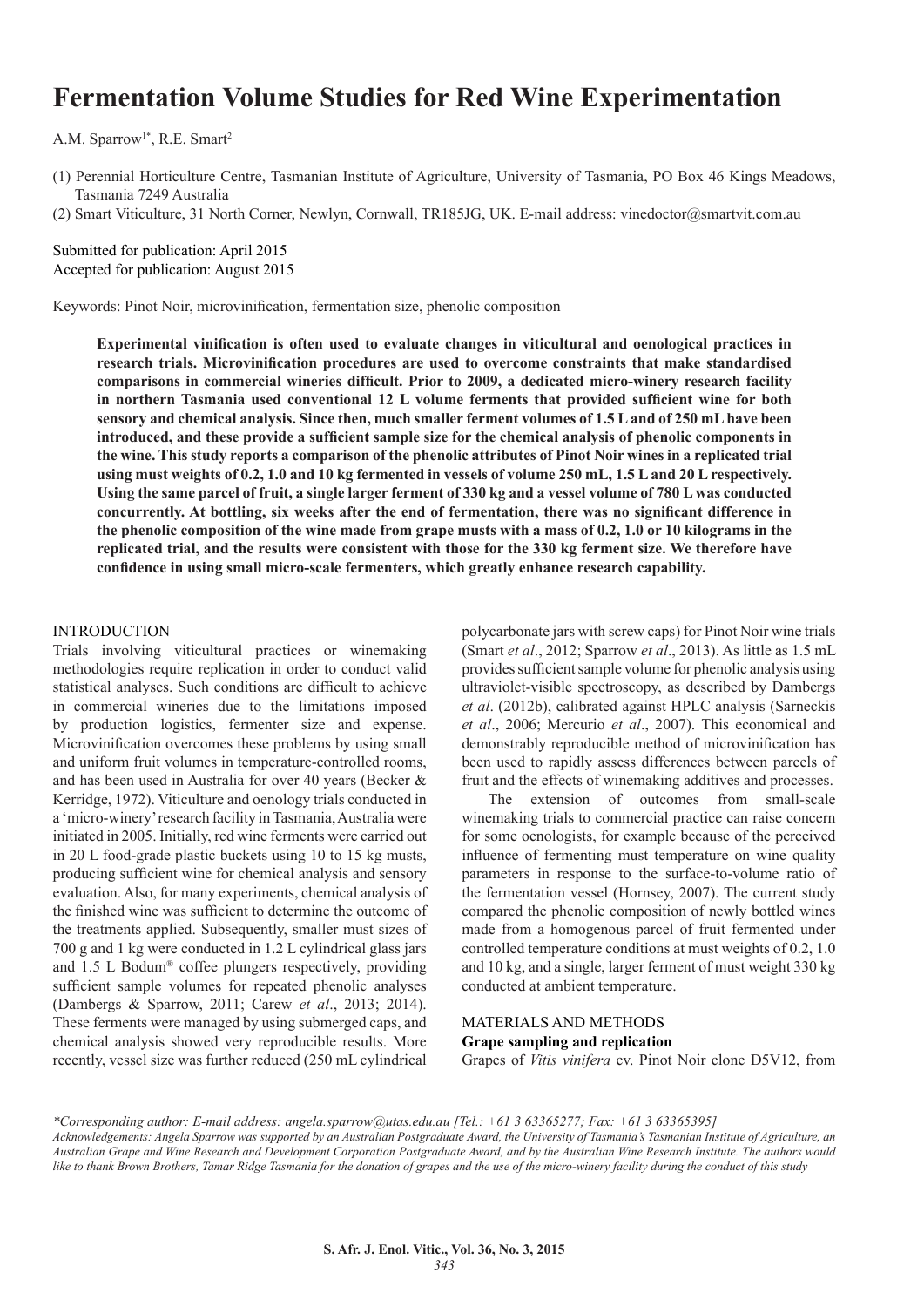drip-irrigated vines trained to vertical shoot positioning, were harvested from a 14-year-old vineyard in northern Tasmania  $(41.2°S; 146.9°E)$  in April 2013. Fruit from vines (yielding 8) t/ha) of two adjacent and uniform rows of 75 vines were hand harvested into a 0.5 tonne picking bin. Subsequently, a 60 kg sub-sample of grape bunches was taken at random from the picking bin and allocated to four 15 kg replicates. From each replicate, 200 g of randomly selected berries were frozen at -20°C and stored for grape colour and tannin analyses, and a further 100 berries were hand-crushed and the juice drained for fruit composition analyses. The remaining 330 kg of grapes were processed at the commercial winery on site.

#### **Treatment preparation**

For each replicate, grapes were de-stemmed and three ferment size treatments applied: (1) 200 grams of berries were crushed by hand in a sealed plastic bag and the contents transferred to a 250 mL polycarbonate jar; (2) 1 kg of berries was crushed by hand in a sealed plastic bag and placed in a 1.5 L Bodum<sup>®</sup> coffee plunger; (3) 12 kg of grapes were de-stemmed and crushed in a Marchisio Grape Crusher/Destemmer (1 000 to 1 500 kg/h) and placed in a 20 L foodgrade plastic bucket. The 330 kg of grapes were de-stemmed using a Bucher Vaslin Delta E4 Series Crusher/De-stemmer (25 to 30 t/h) at the commercial winery, and the must was placed in a 0.5 ton food-grade plastic fruit picking bin within the commercial winery.

#### **Grape composition analysis**

Total soluble solids in the grape juice (Brix) were measured using a refractometer, and the pH of the juice was measured using a Metrohm pH meter/autotitrator. Titratable acidity was determined by titration with 0.333 M NaOH to an end point of pH 8.2 and reported as grams/litre tartaric acid.

### **Grape colour and tannin analysis**

Frozen whole berries were thawed overnight at 4°C and homogenised at 8 000 rpm for 20 seconds in a Retsch Grindomix GM200 homogeniser, with an S25 N-18G dispersing element (Janke & Kunkel GmbH & Co, Germany) fixed with a floating lid. One gram of homogenate was subsequently extracted in acidified 50% (v/v) ethanol for the determination of grape colour (Iland *et al*., 2004) and tannin (Dambergs *et al*., 2012b).

#### **Vinification protocol**

To each must,  $50 \,\text{mg/L SO}_2$  was added in the form of potassium metabisulphite. The smaller replicated must preparations (sizes 0.2 to 10 kg) were equilibrated to 25°C and inoculated with 300 mg/L RC212 yeast solution, before being fermented at  $27^{\circ}$ C ( $\pm$  1<sup>o</sup>C). The largest must preparation (330 kg) was fermented at ambient temperature at the commercial winery. Inoculated at 17°C, the must temperature rose gradually to 23.5°C, where it was maintained until fermentation was completed. All fermentation vessels were covered with a loosely fitting lid and plunged twice daily. On day three of the fermentation, 300 mg/L of diammonium phosphate was added to each ferment. Eight days after inoculation, the ferments were confirmed 'dry', with less than 2 g/L of residual sugar detected using Clinitest® reagent tablets

(Bayer Australia Ltd.). The two smaller ferment sizes (0.2 and 1 kg) were pressed by hand using a plunger with a 1 mm sieve fixed at the base, while the 10 kg and 330 kg ferments were pressed in a flat-bed press at 200 kPa of pressure. In each case, enough pressure was applied to recover 60%  $(v/w)$  of the must weight, that is 120 mL, 0.6 L, 6.0 L and 220 L of wine respectively. Wine was stored in glass screwtopped bottles at  $4^{\circ}$ C for 14 days, then racked under CO<sub>2</sub> cover and a further 80 mg/L of  $SO_2$  was added. Following storage for a further 30 days at  $12^{\circ}\text{C}$ , the wine was racked prior to bottling, with a 10 mL sample taken for phenolic analysis.

#### **Phenolic analysis by spectroscopy**

Wine samples were clarified by centrifugation at 5 000 rpm for five minutes using an Eppendorf 5417C centrifuge with an Eppendorf F45-30-11 rotor (Crown Scientific, Australia). The phenolic composition of all samples was determined using the modification of the Somers assay, as described by Mercurio *et al*. (2007), and the rapid tannin assay (Dambergs *et al*., 2012b).

The phenolic parameters quantified were total tannin (pigmented and non-pigmented tannins); total phenolics (coloured and non-coloured tannins and anthocyanins, and low molecular weight, non-pigmented phenolic compounds); free anthocyanin (unbound anthocyanins); non-bleachable pigments (resistant to bleaching in the presence of sulphur dioxide, consisting of either pigmented tannins in which one or more anthocyanin molecules have become bound to proanthocyanidins (condensed tannins) (Harbertson *et al*., 2003) or pyranoanthocyanins (Boulton, 2001; Cheynier *et al*., 2006); colour density (the degree of pigment saturation of the wine); and hue (the nature of wine colour – higher hue values appearing ruby-garnet, and lower values appearing more blue-purple). UV-visible spectrophotometric analysis was conducted using a Thermo Genesys™ 10S UV-Vis Spectrophotometer. Samples were scanned in 10 mm cuvettes at 2 nm intervals over the wavelength range 200 to 600 nm.

#### **Statistical analyses**

Statistical analyses were conducted using GenStat 64 bit Release 14.2 Copyright 2011, VSN International Ltd. The mean and standard deviations for fruit composition characters, the phenolic content of grapes and the individual phenolic analytes in wine samples for each treatment replicate  $(n = 4)$  were calculated using one-way ANOVA. The 330 kg ferment was unreplicated and excluded from statistical analyses.

#### **RESULTS**

### **Fruit composition**

Grape composition at harvest was  $21.2 \pm 0.5$ °Brix, pH  $3.22 \pm 0.04$  and titratable acidity  $7.70 \pm 0.2$  g/L. The total phenolic composition of the grapes consisted of  $0.6 \pm 0.03$ mg/g anthocyanin and  $6.9 \pm 0.2$  mg/g tannin, which is in accordance with reported values for Pinot Noir (Cortell & Kennedy, 2006; Cortell *et al*., 2007; Kemp *et al*., 2011).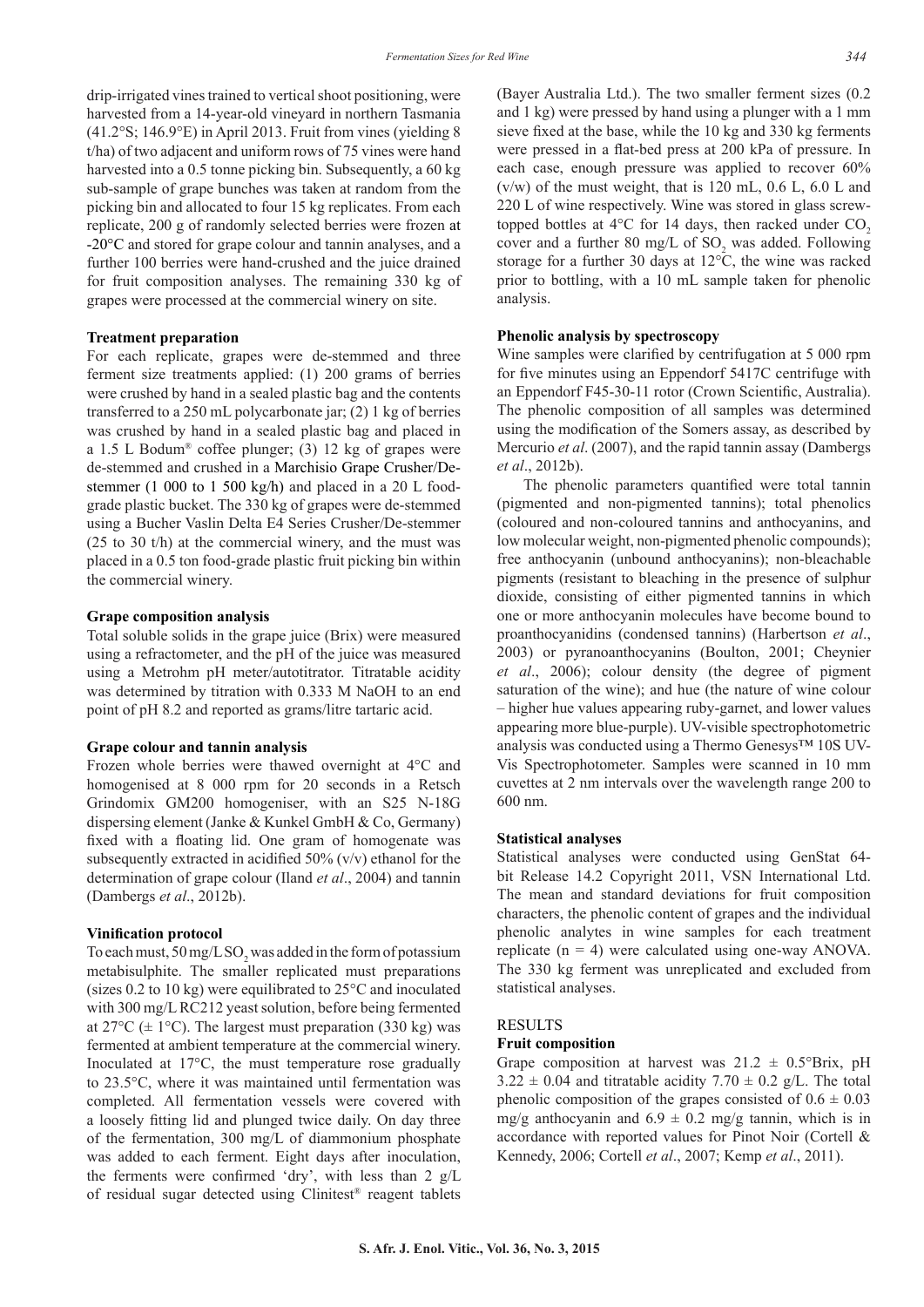## **Phenolic composition at bottling**

For each of the phenolic analytes assessed at bottling, total phenolics, tannin, colour density, total pigment, free anthocyanin, non-bleachable pigment (resistant to  $SO<sub>2</sub>$ ) bleaching) and percentage non-bleachable pigment values were consistent and were not correlated with either the must weight or the surface area-to-volume ratio of the fermenting musts (0.2 kg, 1 kg, 10 kg musts or 330 kg). The surface-tovolume ratio (SA:V) of the fermenting must became smaller as the fermentation vessel size increased (Table 1). There was a slight tendency for hue to be less with the larger vessel sizes (Table 2). However, data from the single larger ferment vessel did not follow this trend.

# **DISCUSSION**

To our knowledge, trials to determine the effect of fermentation volumes on the phenolic composition of wine grapes has not been reported previously. A variety of changes in either viticultural or oenological practices have been evaluated in our laboratory using the smaller vessel volumes described here. These include yeast strain effects on wine quality, maceration techniques during vinification, and wine quality responses to UV radiation and vine vigour (Carew *et al*., 2013; Dambergs *et al*., 2012a; Carew *et al*., 2013; Song *et al*., 2014; 2015).

This study demonstrates that, for seven out of the eight phenolic characters assessed in wines made from Pinot Noir grapes, the phenolic composition at bottling was independent

## TABLE 1

Must sizes for ferments made in vessels of different capacity.

| of fermentation vessel (must) size over the weight range 0.2 |  |  |  |  |
|--------------------------------------------------------------|--|--|--|--|
| to $10 \text{ kg}$ .                                         |  |  |  |  |

The larger ferment size (330 kg), conducted concurrently using the same fruit source, did not have the same strict conditions of fermentation temperature. However the values for each phenolic parameter in the wines from this ferment size were within the range of those of the three smaller ferments (Table 2). This suggests that the results of the microvinification trial may be extrapolated to larger ferment sizes, but such a conclusion warrants further controlled comparisons. While this investigation focused on the phenolic composition of Pinot Noir wine, potential differences in aroma and flavour attributes of wines made in fermentation vessels of diverse size and surface area-tovolume ratio are also worthy of further investigation.

To maintain similarity with the larger ferment in this study, all smaller volume ferments were plunged twice daily, whereas in practice we found submerged cap fermentation to be well suited to the micro-fermentation procedure. When using fermentation vessels of small volume, experiments compromising 20 to 80 plots could be conducted routinely at low cost and with reduced labour input, thus greatly increasing our research output.

# **CONCLUSIONS**

This study confirmed the appropriateness of microvinification as a tool that facilitates research in that many more treatments and replicates can be handled easily. It also demonstrated

| <u>MUST SIZES TOT TELLICIUS HIAUC III VESSEIS OF UTHEICHT CAPACITY.</u> |      |      |      |        |  |  |
|-------------------------------------------------------------------------|------|------|------|--------|--|--|
| Vessel capacity $(L)$                                                   | 0.25 |      | 20   | 780    |  |  |
| Must weight (kg)                                                        | 0.2  |      | 10   | 330    |  |  |
| Must diameter (cm)                                                      | 6.5  |      | 26   | NA     |  |  |
| Must height (cm)                                                        | 6.5  | 11.3 | 24   | 31     |  |  |
| Must surface area $\text{(cm}^2\text{)}$                                | 33   | 113  | 531  | 10 000 |  |  |
| Must volume $(L)$                                                       | 0.22 | 1.28 | 12.7 | 310    |  |  |
| Must surface area: volume                                               | 0.15 | 0.09 | 0.04 | 0.03   |  |  |

NA, not applicable

### TABLE 2

Phenolic composition, at bottling, of Pinot Noir wine made from fermentation vessels of varying must capacity. Data for replicated ferments are mean and standard deviation  $(n = 4)$ .

| Must size $(kg)$           | 0.2               |                    | 10                | 330  | $P-value$ |
|----------------------------|-------------------|--------------------|-------------------|------|-----------|
| surface area: volume ratio | 0.15              | 0.09               | 0.04              | 0.03 |           |
| Tannin $(g/L)$             | $0.23 \pm 0.07$   | $0.21 \pm 0.07$    | $0.33 \pm 0.14$   | 0.22 | 0.83      |
| Anthocyanin $(g/L)$        | $0.16 \pm 0.01$   | $0.17 \pm 0.02$    | $0.20 \pm 0.03$   | 0.15 | 0.30      |
| NB pigment (AU)            | $0.33 \pm 0.05$   | $0.32 \pm 0.03$    | $0.32 \pm 0.06$   | 0.30 | 0.94      |
| Total pigment (AU)         | $8.54 \pm 0.76$   | $8.86 \pm 1.08$    | $9.88 \pm 1.78$   | 7.91 | 0.14      |
| $%$ NB pigment             | $3.82 \pm 0.34$   | $3.65 \pm 0.22$    | $3.23 \pm 0.40$   | 3.80 | 0.06      |
| Total phenolics (AU)       | $24.6 \pm 1.33$   | $24.3 \pm 1.96$    | $28.1 \pm 3.44$   | 24.0 | 0.06      |
| Colour density (AU)        | $2.67 \pm 0.34$   | $2.67 \pm 0.25$    | $2.80 \pm 0.36$   | 2.46 | 0.21      |
| Hue $(AU)$                 | $0.73 \pm 0.02$ a | $0.71 \pm 0.02$ ab | $0.68 \pm 0.01$ b | 0.81 | 0.04      |

 $NB =$  non-bleachable pigment;  $AU =$  absorbance units. For each phenolic parameter, only means followed by a different letter were significantly different using Tukey's test ( $p \le 0.05$ ). <sup>a</sup> Unreplicated and excluded from statistical analyses.